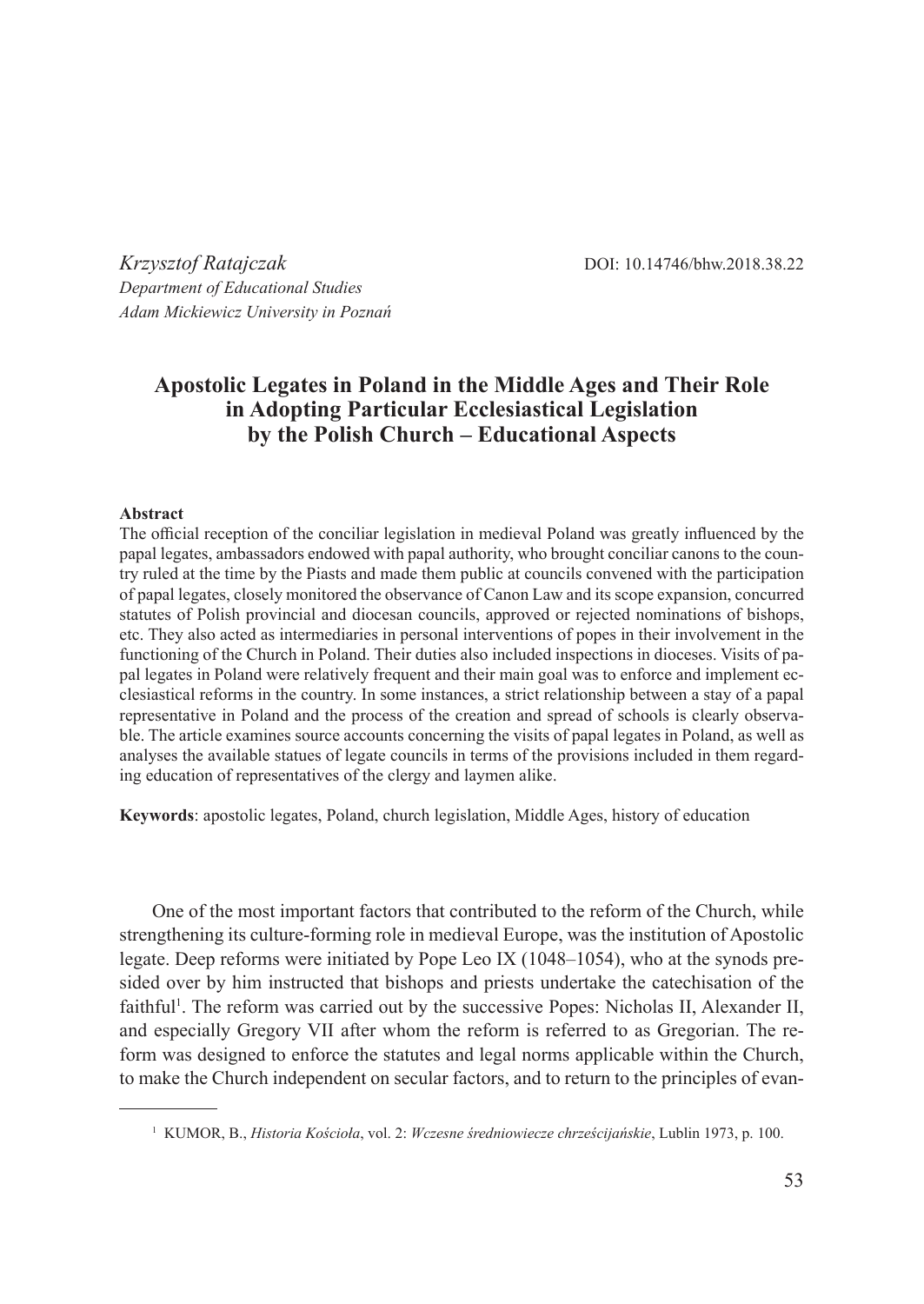gelical life<sup>2</sup> . The reformatory work required direct intervention in the life of particular churches, which was performed by way of visits of Holy See representatives. Apostolic legates were granted temporary rights as representatives of the popes and were sent to given countries or regions of the continent to carry out relevant reforms. These reforms were implemented via legatine synods with participation of the episcopate of a given country. During these assemblies, the legates issued canons applicable in a given country or group of countries<sup>3</sup>. Legatine synods were mainly intended to implement universally-binding legislation in individual provinces of the Church. On such synods, various bulls, ordinances, decrees of popes and general councils, canons of the universal church law and finally ordinances of the legates themselves were announced<sup>4</sup>. It should be noted that legates made decisions referring to the Church in Poland also during legatine synods held outside Poland. Popes devolved some of their rights to legates, but decisions of the latter were not always final, because only the pope had full authority under canon law. Apostolic legates often began their missions immediately once synods in Rome or general councils had been concluded, to acquaint local churches with their arrangements. Numerous issues raised by the legates included also those related to education in a broad sense. The legates also approved, on behalf of the papacy, the wording of canons of Polish provincial and diocesan synods, confirming their conformity with the universally binding law<sup>5</sup>.

The aim of this paper is to examine the forms and extent of influence of representatives of the Holy See on the educational changes on Polish lands in the Middle Ages. To properly assess the importance of the activities of papal legates, it must be clearly stressed that the purpose of their visits was not educational reforms. These issues were of secondary importance to representatives of the papacy, but this does not mean that the legates did not take direct action aimed at improving the state of education, level of education of the clergy, quality of religious life, including religious education of the faithful.

Direct contacts between Poland ruled by the Piast dynasty with the Holy See date back to ca. 985–992 when Duke Mieszko I subjected his country to the protection of Saint Peter in the document which to this day raised controversy and discussion , called Dagome Iudex<sup>6</sup>. Initially, they were not very intense, but gained intensity in the second half of the

<sup>4</sup> SUBERA, I., *Synody prowincjonalne arcybiskupów gnieźnieńskich. Wybór tekstów ze zbioru Jana Wężyka z r. 1761*, Warszawa 1981, p. 28.

 $<sup>5</sup>$  Ibidem, p. 31.</sup>

<sup>2</sup> KŁOCZOWSKI, J., *Dzieje chrześcijaństwa polskiego*, Warsaw 2000, p. 21 et seq.; See also: PARA-VICINI BAGLIANI, A., *Kościół rzymski w latach 1054–1124: reforma i umocnienie papiestwa,* [in:] *Historia chrześcijaństwa. Religia, kultura, polityka,* ed. J.M. MAYER et al., vol. 5: *Ekspansja Kościoła rzymskiego 1054– 1274*, ed. A. VAUCHEZ, Warsaw 2001, p. 52–85.

<sup>3</sup> More on the topic: PARISSE, M., KŁOCZOWSKI, J., *Władcy chrześcijańscy a Kościół. Spór o inwestyturę i jego skutki,* [in:] *Historia chrześcijaństwa*, vol. 5, p. 94 et seq.

<sup>6</sup> *Kodeks Dyplomatyczny Śląska*, [hereinafter referred to as *KDŚ*], vol. 1, Wrocław 1956, no. 2. The literature on this document is vast. Cf. a review of position on the topic: BUCZEK, K., "Zagadnienie wiarygodności regestu Dagome iudex"*, Studia Źródłoznawcze*, 1965, 10, p. 132 et seq.; LABUDA, G., *Jakimi drogami przyszło do Polski chrześcijaństwo?*, [in:] Idem, *Szkice historyczne X–XI wieku. Z dziejów organizacji Kościoła w Polsce we wczesnym średniowieczu*, Poznań 2004, p. 115 et seq.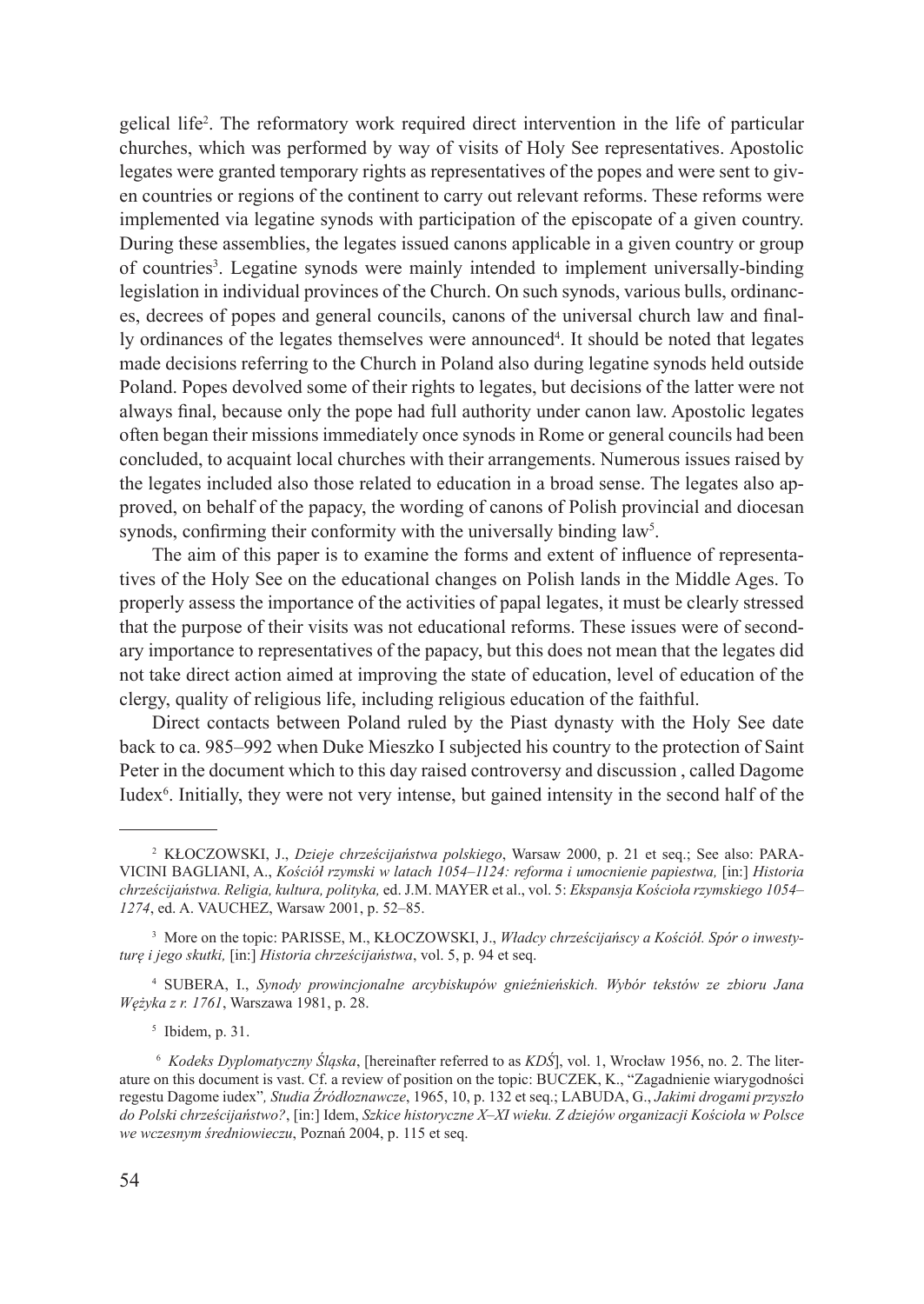eleventh century, due to the need to rebuild the Polish church organization which was severely damaged during the crisis of the Piast state.

An important question is when the first legates arrived in Poland. The literature states that "it cannot be ruled out that the first bishop Jordan, who came to Poland and baptised Mieszko I, was consecrated in Rome and sent to Poland as a papal legate"7 . However, this statement cannot be confirmed by any historical source. It can not be also ruled out that Archbishop Bruno of Querfurt acted as a legate in Poland<sup>8</sup>. Probably the first visit of papal representatives in Poland evidenced in historical sources was the mission carried out in 1075 on behalf of Pope Gregory VII, and related to the renewal of the Archdiocese of Gniezno and the Bolesław II the Bold quest for the royal crown. When sending legates to Poland, the Pope obliged them to renew the church administration in a country which still had traces of turbulent events from the crisis of statehood in the 1030s<sup>9</sup>. The care for proper religious teaching of the faithful of the Church in Poland stems from the Pope Gregory VIIl's letter to Duke Bolesław the Generous dated 107510. The Pope sent to Poland legates who consecrated the new metropolitan Bogumił and bishops, and cathedral schools in Gniezno<sup>11</sup> and Krakow<sup>12</sup> were founded. At that time, a bishopric was also established in Płock<sup>13</sup>, and the diocese of Poznań<sup>14</sup> resumed its activity. Cathedral chapters were established at cathedrals. Gregory VII strongly emphasized, through his legates, the necessity of religious teaching of the faithful. Of course, the teaching was to be delivered in the language of the people.

The next legations were sent in the times of Bolesław III Wrymouth. In 1105, a bishop synod was convened by Bishop of Beauvais Gallon, a representative of Pope

<sup>11</sup> The consecration of the cathedral itself, rebuilt after having been destroyed, took place in 1064, while the new archbishop appeared just before 1076, perhaps due to the efforts of legates of Pope Gregory VII.

<sup>12</sup> SKWIERCZYŃSKI, K., *Recepcja idei gregoriańskich*, p. 47–48.

<sup>13</sup> DERWICH, M., *Mogilno i Płock. Z dziejów budowy organizacji Kościoła polskiego*, [in:] *Civitas et Villa. Miasto i wieś w średniowiecznej Europie Środkowej*, Wrocław–Praha 2002, p. 463 et seq.

<sup>7</sup> The author of this concept is KUMOR, B., *Historia Kościoła w Polsce,* vol. 1: *do roku 1764*, part 1: *do roku 1506*, ed. B. KUMOR, Z. OBERTYŃSKI, Poznań–Warsaw 1974, p. 37.

<sup>8</sup> Ibidem, p. 41.

<sup>9</sup> *Kodeks Dyplomatyczny Wielkopolski*, [hereinafter referred to as *KDW*], vol. 1, Poznań 1877, no. 4: "Deinde vero, quod inter tantam hominum multitudinem adeo pauci sunt episcopi et ample singulorum parochie, ut in subiectis plebibus curam episcopalis officii nullatenus exequi aut rite administrare valeant". See: GRUDZIŃSKI, T., Polityka papieża Grzegorza VII wobec państw Europy Środkowej i Wschodniej (1073–1080), Toruń 1959.

<sup>&</sup>lt;sup>10</sup> Das Register Gregors VII, ed. E. CASPAR, [in:] Monumenta Germaniae Historica. Epistola se*lectae*, Bd. 2, Berlin 1920–1923, reg. II, p. 73. For a commentary, see: SKWIERCZYŃSKI, K., *Recepcja idei gregoriańskich w Polsce do początku XIII wieku,* Wrocław 2005, p. 46 et seq.

<sup>14</sup> BANASZAK, M., "Biskupstwo poznańskie (problemy badawcze średniowiecznych dziejów)", *Nasza Przeszłość*, 1988, 69, p. 5–9. Some scholars state that it is impossible to accurately specify the date of reinstatement of the Poznań bishopric. See: DOBOSZ, J., *Monarchia i możni wobec Kościoła w Polsce do początku XIII wieku*, Poznań 2002, p. 125–130.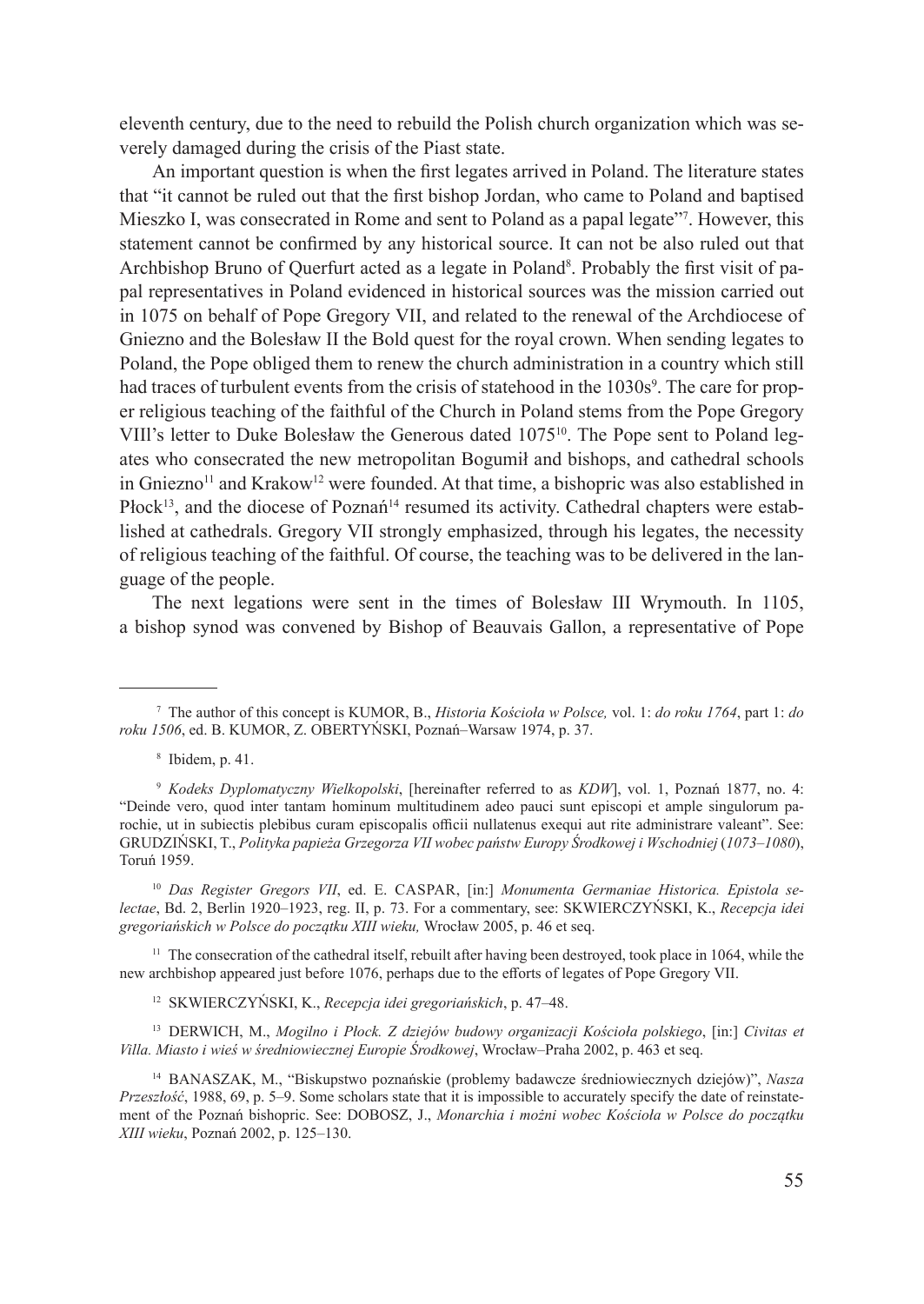Paschal  $\mathbb{H}^{15}$ . During this legation, two bishops (of Krakow?, Poznan or Płock) were dismissed, perhaps mainly due to the fact that they belonged to the camp of supporters of his brother Zbigniew, who opposed Bolesław<sup>16</sup>. Bishop of Beauvais himself was praised by Gallus Anonymus for keeping strict compliance with the canon law<sup>17</sup>. In 1123, the papal legate Gilles de Paris (bishop of Tusculum), with the participation of Prince Bolesław Wrymouth, established two new bishoprics in the region of Kuyavia – in Kruszwica and in Włocławek<sup>18</sup>. They did not last long, because the seat of bishops of Kruszwica was moved in ca. 1157 to Włocławek, thus establishing one merged diocese for Kujawy. The third bishopric resulting from missions of the legates, was the bishopric of Lubusz. The significance of the legateship of Gilles of Tusculum is even greater because, in principle, the borders of the Polish dioceses drawn up in the years 1123–1124 were later strictly adhered to.

With time, stays of papal legates in Poland became more and more frequent, and these visits were intended mainly to implement ecclesiastical reforms<sup>19</sup>. In the first half of the twelfth century, the papal legates were Gallo and Gilles of Tusculum. Pope Eugene III sent Cardinal Humbald (1146)<sup>20</sup> and Cardinal Guido (1148–1149) to Poland<sup>21</sup>. The latter intervened in the case of Władysław II the Exile and his wife (which is discussed in more detail below), he also dealt with some church matters. Unfortunately, there are no sources available in this case<sup>22</sup>. It is also worth noting that Cardinal Guido, as an apostolic legate in Bohemia in 1143, carried out a reformist synod, introducing celibacy among the clergy there, as Monk Sazawski put it: he "separated priests with their spouses"23. Polish visits of both legates of Pope Eugene III should therefore be associated with the adoption of

<sup>17</sup> GALL ANONIM, *Kronika czyli dzieje książąt i władców polskich*, ed. K. MALECZYŃSKI, [in:] *Monumenta Poloniae Historica* [hereinafter referred to as *MPH*]*. Series nova*, vol. 2, Kraków 1952, book 2, c. 27.

<sup>18</sup> LABUDA, G., "Początki diecezjalnej organizacji kościelnej na Pomorzu i na Kujawach w XI i XII wieku", *Zapiski Historyczne*, 1968, 33, vol. 3, p. 40.

<sup>19</sup> GROMNICKI, T., *Synody prowincjonalne oraz czynności niektórych funkcjonariuszów apostolskich w Polsce do r. 1357*, Kraków 1885. See also: SKWIERCZYŃSKI, K., *Recepcja idei gregoriańskich w Polsce do początku XIII wieku*, Wrocław 2005.

<sup>20</sup> *KDW*, vol. 1, no. 12.

<sup>21</sup> *KDW*, vol. 1, no. 14; no. 16; *KDŚ*, vol. 1, no. 21; no. 23; no. 24; no. 28–30.

<sup>22</sup> This could refer to discipline among the clergy and celibate. See *KDŚ*, vol. 1, no. 28, p. 74–75: " $$ sententiam autem, quam circa adverarios ducis Wladislai et sororis vestrae promulgavimus, domnus papa et Romana aecclesia firmaveruntr. – – ecclesia negotia, tanquam apostolacie sedes legatu, tractaret".

<sup>23</sup> As cited in: *Kronikarze czescy. Kanonik Wyszehradzki, Mnich Sazawski,* translated and compiled by M. WOJCIECHOWSKA, Warszawa 1978, p. 186.

<sup>15</sup> GĘBAROWICZ, M., "Walo biskup Beauvais z Paryża i jego legacja w Polsce", *Sprawozdania Towarzystwa Naukowego we Lwowie*, 1923, 3, vol. 1.

<sup>16</sup> DOBOSZ, J., *Monarchia i możni*, p. 173 et seq.; KUMOR, B., *Historia Kościoła*, vol. 3: *Złoty okres średniowiecza chrześcijańskiego*, Lublin 2005, p. 54–55.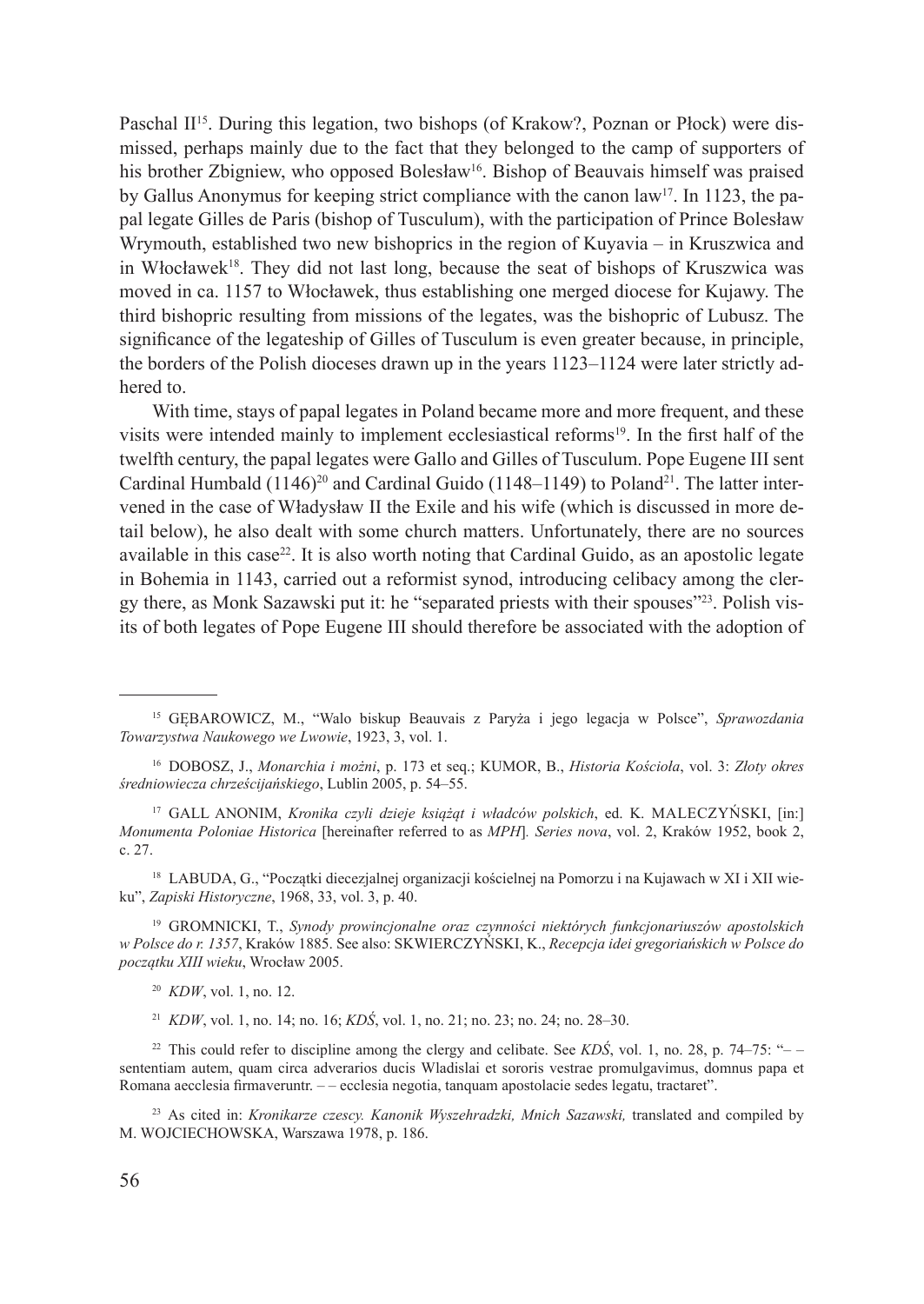the ideals of the Gregorian reform in Poland. In the years 1167–1187, Legate Reinald<sup>24</sup> arrived, in 1184 Bishop of Modena Gilles<sup>25</sup>, in 1189 Giovanni Malabranca<sup>26</sup>. In 1197 the legateship was exercised by Peter of Capua. This latter convened synods in Lubcza and Kraków<sup>27</sup>. The legate also conducted visits to Polish dioceses, addressing the issue of celibacy of priests and church marriages<sup>28</sup>. His legation is regarded as the culmination of the first period of the Gregorian reform of the Church in Poland. The intensification of visits of the apostolic legates in the second half of the century was undoubtedly due to the implementation of decisions made by the Third Lateran Council of 1179. This council obliged bishops to maintain a teacher at each cathedral church, whose task was to teach clerics and students free of charge, in exchange for a relevant benefice<sup>29</sup>.

Even more important for the history of medieval education was the Fourth Lateran Council of 121530. The programme of reform of ministry and ecclesiastical education in a broad sense consisted of the following canons: "On appointing preachers", "On schoolmasters for the poor", "On yearly confession to one's own priest, yearly communion" and "Candidates for the priesthood to be carefully trained and scrutinized31". They contained a series of orders regarding pastoral care of lay people, as well as discipline and education of the clergy. It was extremely important to consider the further development of ecclesias-

<sup>27</sup> The visit is mentioned in *Rocznik kapituły krakowskiej*, [in:] *MPH*, vol. 2, p. 800: Petrus cardinalis venit in Poloniam sedis ap. Legatus qui instituit matrimonium contrahere in facie ecclesiae. See also: Joannis Dlugossii, *Annales seu Cronicae,* lib. 6, p. 166 et seq: "Petrus tituli Sancte Marie in Via Lata diaconus cardinalis, Capuanus vulgaliter nuncupatus, a summo pontifice Celestino tercio legatus de latere ad reformandam Ecclesiam Polonicam destinatus venit Poloniam"; further on, there is information about synods held in Lubcza and Kraków See: ZIELIŃSKI, J., "Legacja Piotra z Kapui do Czech i Polski w r. 1197", *Collactanea Theologica*, 1957, 28, no. 3–4, p. 576–597.

<sup>28</sup> SKWIERCZYŃSKI, K., *Recepcja idei gregoriańskich w Polsce*, p. 288 et seq.; KUMOR, B., *Historia Kościoła,* , vol. 3, p. 165.

<sup>29</sup> See more in: RATAJCZAK, K., "Ustawodawstwo szkolne soborów od XII do pierwszej połowy XIV w. i początki jego recepcji w średniowiecznej Polsce – zarys problemu", *Biuletyn Historii Wychowania*, 2007, 23, p. 7–19; Idem, *Ustawodawstwo szkolne wczesnośredniowiecznych soborów powszechnych i wybranych synodów. Zarys problemu,* [in:] *Ars Educandi. Źródła,* vol. 1: *Studia z dziejów wychowania i kształcenia od średniowiecza do XIX wieku,* ed. J. GWIOŹDZIK and P.P. BARCZYK, Mysłowice 2009, p. 13–25.

<sup>24</sup> He convoked a synod in Jeżów, *Codex Diplomaticus Poloniae*, vol. 1, Warsaw 1847, no. 87; *Kodeks Dyplomatyczny Katedry Krakowskiej*, no. 2, p. 4–5.

<sup>25</sup> The legate brought relics of Saint Florian to Krakow. Jan Długosz notes about his stay in Poland *Annales seu Cronicae incliti Regni Poloniae*, lib. V–VI, Warsaw 1973, p. 135: "Egidius episcopis Mutinensis a duce Kazimiro et Gedeone Cracoviensi episcopo magnificis onustus muneribus Romam remissus".

<sup>26</sup> Joannis Dlugossii, *Annales seu Cronicae*, lib. VI, p. 146: "Poloniam ecclesiam Clemens papa tercius in membris et capite reformatus, et pro impensis ad defendendam Terram Sanctam, cuius recuperacionem magno avidore zelebat, subsidium a clero Polonie percepturus, Iohannem cardinalem cognomine Malabranka Poloniam transmittit – – qui sindum omnibus provinciae Gneznensis episcopis in civitate Cracowiensi indixit et aliquas constitutiones ad reformandum clerum promulgavit".

<sup>30</sup> MALECZEK, W., *Laterankonzil IV*, [in:] *Lexicon des Mittelalters*, Bd. V, München–Zürich 1991, k. 1742–1744.

<sup>31</sup> *Dokumenty soborów powszechnych*, vol. 2 (*869–1312*), compiled by A. BARON, H. PIETRAS SJ, Kraków 2002, p. 244 et seq.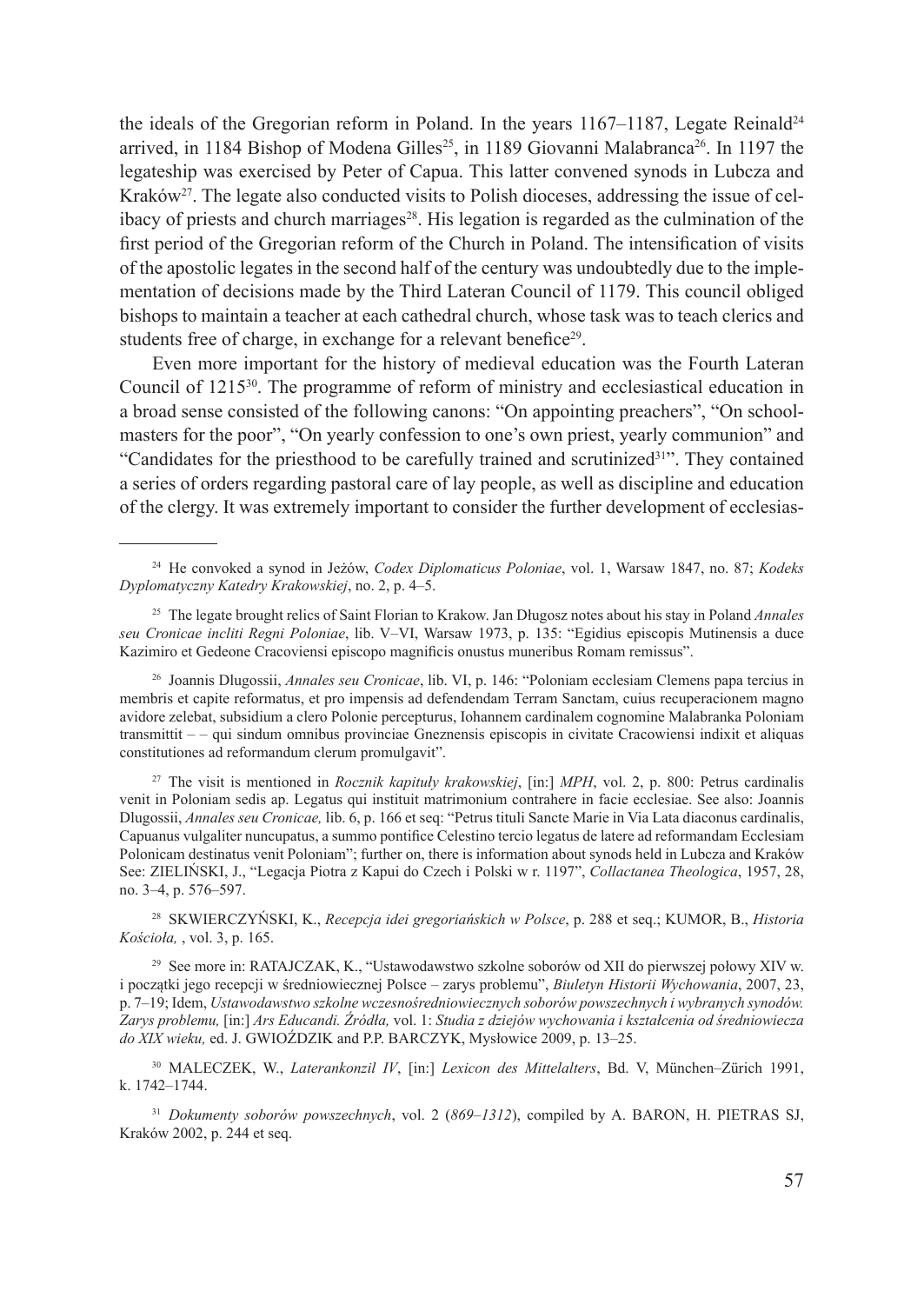tical education as a priority, especially as education was of great interest among burghers at that time, which in turn contributed to the significant development of municipal schools. The adoption of these canons was undoubtedly the reason for numerous legations of papal representatives to Poland in the 13th century. The series of legations which were intense in reformatory terms was opened by Cardinal Gregorio de Crescentio (1221). In subsequent years, the visits by William, Bishop of Modena (1230–1237), and Opizon, Abbot of Mezzano (1246 and 1253/1254) took place. They convoked legatine synods, under which the norms of ecclesiastical law and the principles of the Gregorian reform took roots in Poland. In 1248, Jacques of Leodium (Liège), who later became Pope Urban IV<sup>32</sup> presided over a synod, while in 1253 the legates Gerard and Hugo<sup>33</sup> came to Poland, while in 1267 Wrocław hosted papal legate Gwido, who also visited the dioceses  $34$ . A few years earlier, also papal legate Anzelm, the Bishop of Warmia, appeared in the capital of Silesia<sup>35</sup>. Since then, visits of apostolic legates have become frequent, and were associated not only with disciplinary issues, but also with various financial levies for the Roman Curia, or, for example, ongoing beatification and canonization processes. The legates demanded that each Polish bishop have a copy of the statutes and that their text be read out during diocesan synods<sup>36</sup>. The legates emphasized the importance of changes in parish teaching, demanding a more in-depth explanation of the law and moral commandments aimed at eradicating usury, homicide, sacrilege and lust, or, briefly, better formation of the parishioners' morality by the clergy. Much consideration was devoted to family, sacramental life, obligation of the faithful to attend the Mass $37$ , and the obligation of the clergy to preach and catechise<sup>38</sup>.

In a few cases, we can see a close relationship between the papal representative's stay in Poland and the process of establishing schools. This was the case of Guido's legation in Wrocław in 1267, or, for example, Nicholas of Ostia, who stayed in Poznań in May 1302, which can be linked to the document of the Bishop of Poznań Andrew, dated July

<sup>34</sup> *Schlesisches Urkundenbuch*, Bd. IV, Köln–Wien 1988, no. 5, p. 4–9; *KDW*, vol. 1, no. 423; SILNICKI, T., *Kardynał legat Gwido, jego synod wrocławski w r. 1267 i statuty tego synodu*, Lwów 1930.

<sup>35</sup> ABRAHAM, W., *Studia krytyczne do dziejów średniowiecznych synodów prowincjonalnych Kościoła polskiego,* Kraków 1917, p. 18 et seq. His stay could have been related with the canonization process of Duchess Jadwiga.

 $36$  Legate Gwido ordered in 1267: "Volumus autem  $-$  constitutiones nostras  $-$  in synodis episcopalibus et in provinciali consilio faciant recitari et diligentius observari, et ea quae tangunt laicos faciant per parochiales ecclesias suorum dioecesanorum publicari". *Antiquissimae constitutiones sinodales provinciae Gnesnensis. Maxima ex patre nunc primum e condicibus manu scriptis typis mandata*, ed. R. HUBE, Petropoli 1856, c. 11; more recent edition: *Schlesisches Urkundenbuch*, Bd. IV, no. 5.

<sup>37</sup> See more on the topic: SKIERSKA, I., *Obowiązek mszalny w średniowiecznej Polsce*, Warsaw 2003, p. 30–38.

<sup>32</sup> *KDW*, vol. 1, no. 274; *Kronika Wielkopolska*, ed. B. Kürbis, [in:] *MPH. Series Nova*, vol. 7, Warsaw 1970, chapter 84. See: GÓRALSKI, W., "Statuty synodalne legata Jakuba z Leodium", *Prawo Kanoniczne*, 1984, 27, no. 3–4, p. 158 et seq.

<sup>33</sup> *Rocznik wielkopolski*, [in:] *MPH*, vol. 3, Lwów 1878, p. 27.

<sup>38</sup> KUMOR, B., *Historia Kościoła*, vol. 3, p. 170.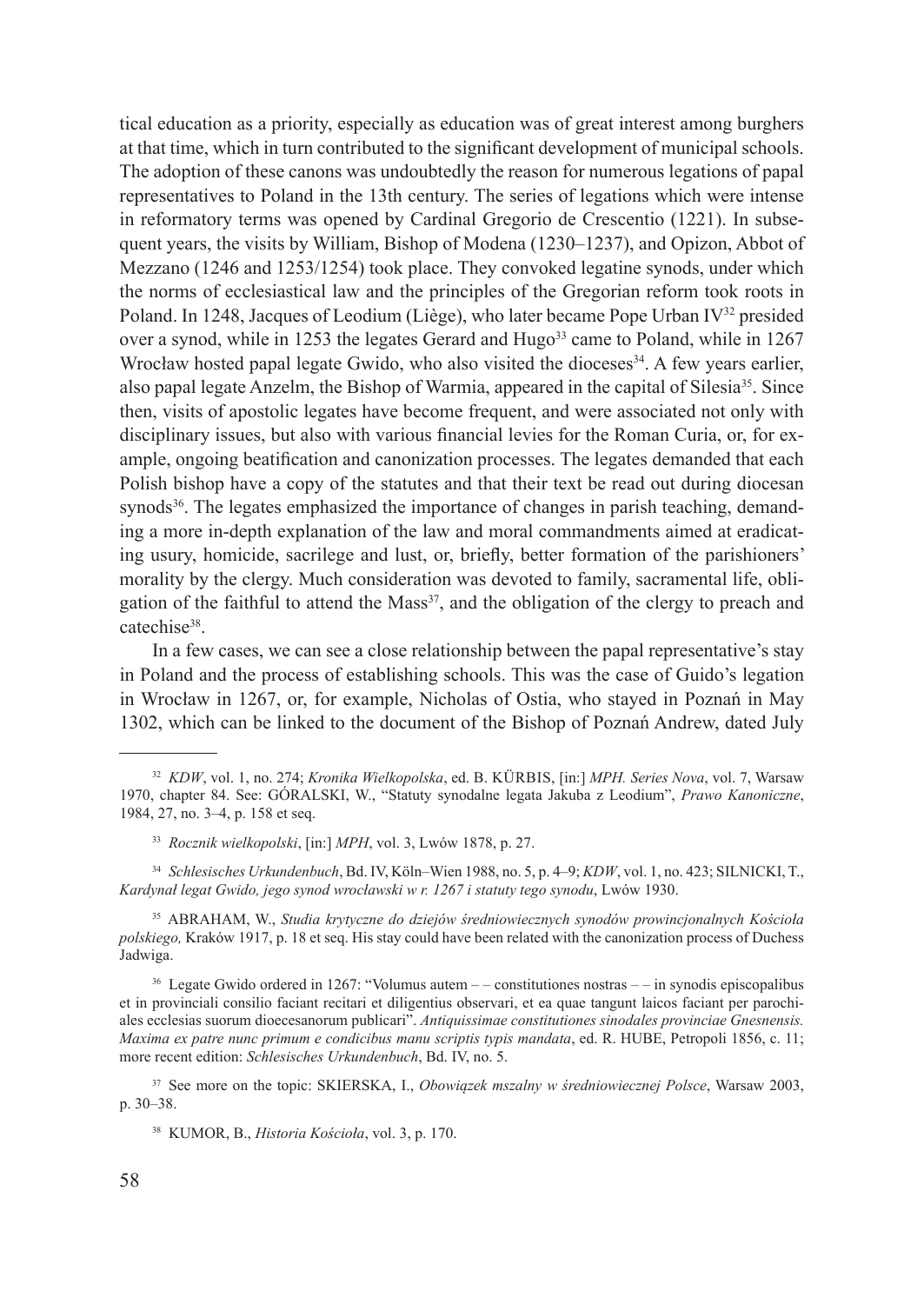and August of that year, regarding the school at the parish of St. Magdalene<sup>39</sup>. Also in the fourteenth century, apostolic legations to Poland were frequent and related to reforms in the Polish Church<sup>40</sup>.

By virtue of the legislation of the Wrocław synod presided over by Papal Legate Jacques, archdeacon of Liege (Leodium) in 1248, the teaching of basic texts of prayers in Polish was introduced to the teaching practice of all church schools<sup>41</sup>. Legate Jacques ordered also that, in order to strengthen the Christian faith, people be preached sermons explaining the content of the Mass readings $42$ . The legate presented the Polish episcopate also with the Pope's opinion on the organisation of liturgy about the need of greater activity of the faithful during the Mass. This, in turn, resulted from better religious teaching provided to the faithful during ecclesiastical ceremonies.

In 1267, Legate Guido spoke about the curriculum of the newly established school in Wrocław at the church of St. Magdalene. It included learning to write, read, count and basics of Latin grammar. Equally important was the sphere of religious teaching, including basic prayers, the teaching of psalms and ecclesiastical singing43.

The Fouth Lateran Council pointed to the necessity to make the faithful more active during Holy Mass, so Legate Jacques of Leodium staying in Poland in 1248 ordered better educated priests to explain to the faithful the importance of the sacrament of communion<sup>44</sup>. During that synod, the need to bring the faithful closer to the parish was emphasized, which was related to the sacraments, and the obligation to announce banns of marriage and perform the very wedding ceremony "in front of the Church" i.e. in the presence of a priest. We can guess that appropriate teachings were given on this occasion, presenting the position of church authorities in the matter of marriage. The legate thus combat-

<sup>40</sup> For example: When staying in Poznań in 1309, Legate Gentilis enacted statutes for the Polish Church, *KDW*, vol. 2, no. 953.

<sup>41</sup> *KDW*, vol. 1, no. 274: "*De Oracione dominica et Symbolo exponendo.* Denique vobis iniungimus ut in vestris Synodis presbyteris iniungatis, quatinus singulis diebus dominicis et festivis post Ewangelium dicant publice in vulgari suo Oracionem dominicam et Symbolum, vel ad minus Oracionem dominicam in latino et Symbolum in vulgari. Vidimus enim in vestris dyocesibus aliquos centenarios homines, qui nesciebant omnino dicere quid credebant". More recent edition of the statutes: *Schlesisches Urkundenbuch*, Bd. II, ed. W. IRGANG, Wien–Köln 1978, no. 346, p. 213.

<sup>42</sup> This was to be done by "presbyteris eruditi", *KDW*, vol. 1, no. 274, p. 234.

<sup>43</sup> *Schlesisches Urkundenbuch*, Bd. IV, no. 7, p. 11: "– – pueri doceantur et discant alphabetum cum oratione dominica et salutationem beate Marie virginis cum symbolo, psalterio et septem psalmis, discant etiam ibidem cantum, ut in ecclesis ad honorem dei legere valeant et cantare, audiant etiam in eisdem scolis Donatum, Cathonem et Theodolum ac regulas pueriles".

<sup>44</sup> *KDW*, vol. 1, no. 274: "Quocirca mandamus, ut quam cito presbyter fuerit requisitus ut ad infirmum deferat sacratissimum Corpus Christi, statim accedens ad ecclesiam pulset maiorem campanam suam ita quod per parochiam audiatur, et tunc parochiani super hoc a presbyteris eruditi ad ecclesiam veniant festinanter, pro societate usque ad domum infirmi dicto venerabili Sacramento et sacerdoti humiliter facienda. Et interim presbyter abluat manus suas, et procedens cum lumine, aqua benedicta et campanula ad infirmum, populus eundem, bini ac bini, humiliter subsequatur; et dum presbyter infirmo sacram Eucharystiam ministrabit, populus ipsum et Sacramentum ad hostium expectabit, et cum eodem presbytero revertente usque ad ecclesiam pariter revertentur". See also *Schlessisches urkundenbuch,* Bd. III, no. 346, p. 213.

<sup>&</sup>lt;sup>39</sup> *KDW*, vol. 2, no. 852 (Legate's document) and no. 855 (document of the Bishop of Poznań).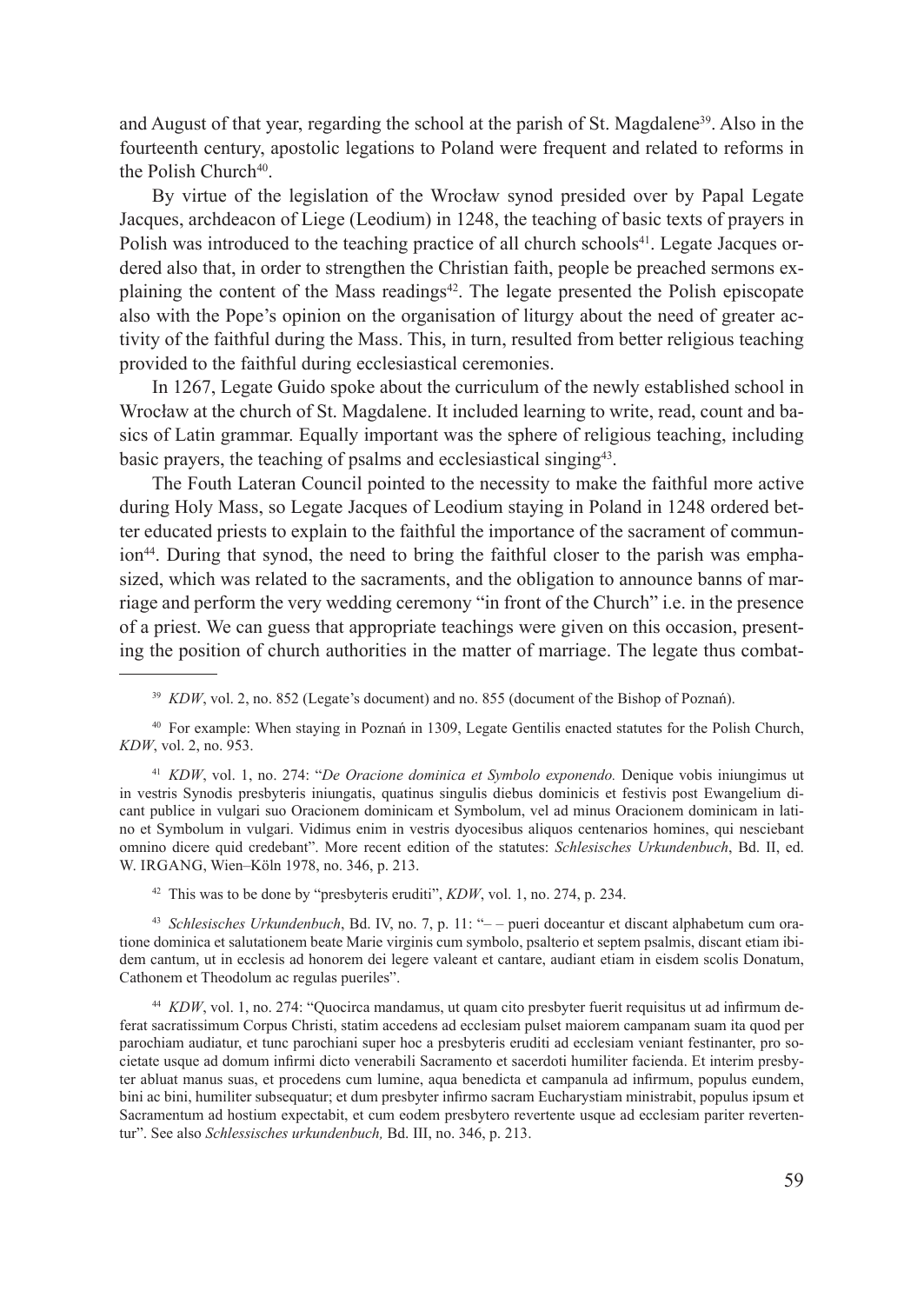ed the habit of abducting women, often with the knowledge and consent of their families. The priest solemnizing the marriage was obliged to ask the woman whether she had been abducted and whether there was any pressure asserted on her. In order to avoid irregularities in the pastoral care of the faithful, the archdeacon of Liege obliged archdeacons to visit the parishes within their jurisdiction<sup>45</sup>.

As mentioned at the outset, the matters of the Polish Church were governed by papal legates delegated to Central European countries, outside Poland also. An excellent example of this was the Synod of Buda, proceeded in 1279 by Papal Legate Philip of Fermo<sup>46</sup>. A number of important legal regulations to be applied in Poland and Hungary were promulgated during the synod. However, the scope of Philip's legate jurisdiction was considerably broader, and included, apart from the territories mentioned above, also Croatia, Serbia, Dalmatia and other Balkan territories. To improve the quality of the religious teaching of the faithful, Philip of Fermo instructed that priests explain to parishioners the mystery of the Holy Trinity, the seven sacraments, the importance of good deeds and a number of other matters of preaching nature<sup>47</sup>. On the other hand, in monasteries, monks were to be appointed to teach grammar, theology and logic in schools<sup>48</sup>. The legate also understood the higher religious awareness of the faithful, who were worried about the eschatological fate of children who died before the sacrament of baptism. Baptisms could be performed even at those parishes that were interdicted. Philip of Fermo also instructed priests to teach all people, including children, how to perform baptism in the formula "I baptize you in the name of the Father and Son and Holy Spirit" in order to be able to perform baptism themselves in case of emergency<sup>49</sup>.

The legates, using their powers, enacted certain laws for Polish ecclesiastical institutions (such as legate Humbald for the monastery in Trzemeszno<sup>50</sup>), and also settled disputes between various church institutions. One of such activities is the decision of Legate Nicholas of Ostia, who stayed in Poznań in May 1302, regarding a dispute between Dominican nuns and the cathedral chapter<sup>51</sup>. In 1235, Legate Wilhelm, the bishop of Modena, settled the issue of pastoral control over the Cistercian nuns monastery in Trzebnica in favour of the Cistercian abbey in Lubia $\dot{z}^{52}$ . The legates also represented the papacy in diplomatic activities: it is worth mentioning the mission of Legate Guido in

- <sup>48</sup> *KDW*, vol. 1, no. 487, p. 443. *De studio monachorum.*
- <sup>49</sup> See: KŁOCZOWSKI, J., *Dzieje chrześcijaństwa polskiego*, p. 69.

<sup>50</sup> See more on the topic in: WENTA, J., "Na marginesie dokumentu legata Humbalda z 2 marca 1146 roku dla Trzemeszna", *Roczniki Historyczne*, 1987, 53, p. 101–114.

<sup>51</sup> *KDW*, vol. 2, no. 852.

<sup>45</sup> Canon *Contra archidiaconos non visitantes, KDW,* vol. 1, no. 274.

<sup>46</sup> *KDW*, vol. 1, no. 487.

<sup>47</sup> SKRZYNIARZ, R., *Nauczanie średniowiecznego Kościoła polskiego w świetle kazań świętokrzyskich i kazań gnieźnieńskich*, [in:] *Średniowieczny Kościół polski. Z dziejów duszpasterstwa i organizacji kościelnej*, ed. M. T. ZAHAJKIEWICZ, S. TYLUS SAC, Lublin 1999, p. 93.

<sup>52</sup> *Schlesisches Urkundenbuch, Bd. II: 1231–1250, ed. W. IRGANG, Wien–Köln–Graz 1977, no. 103.*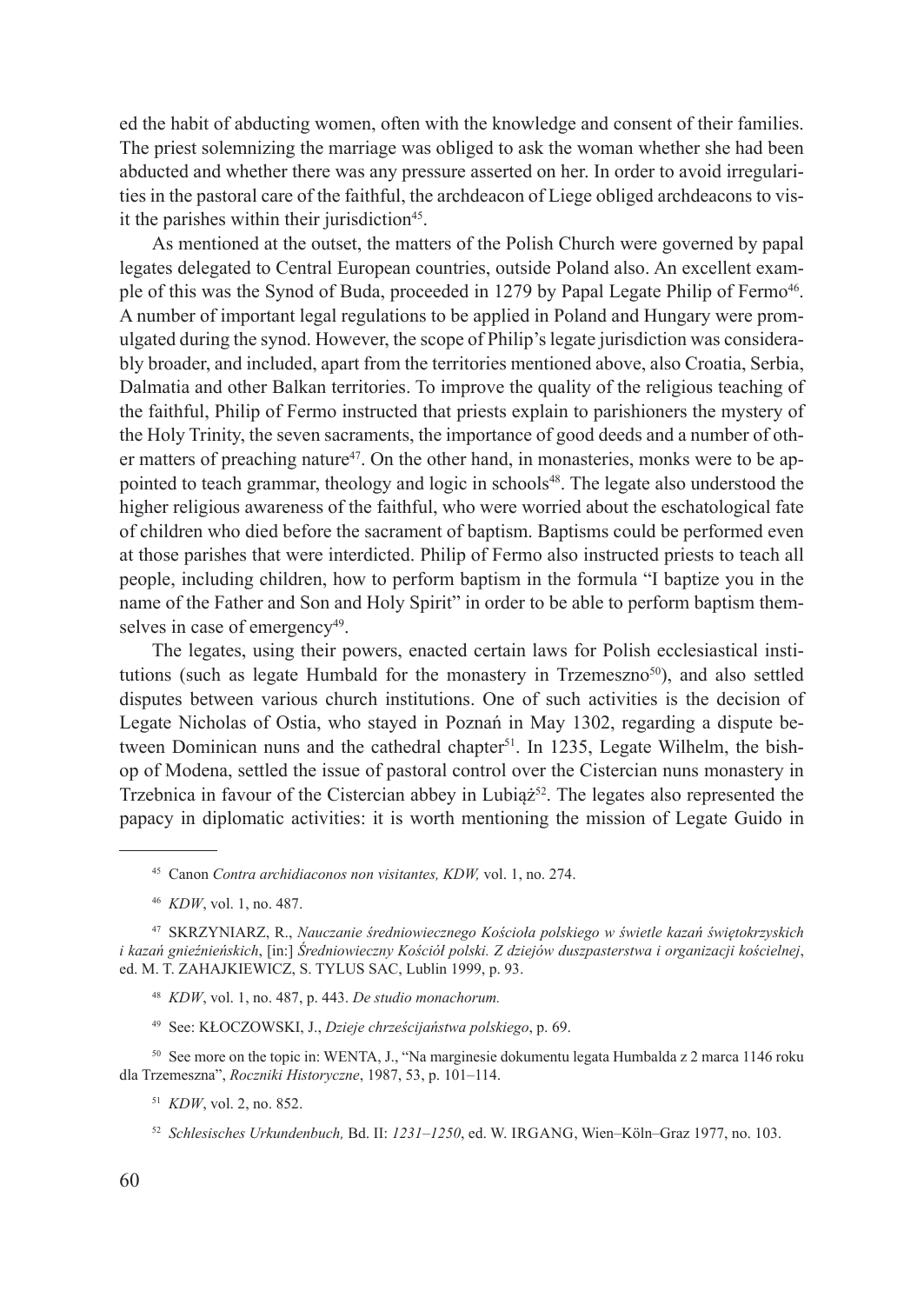1148 for the duchess Agnieszka, wife of Władysław the Exile53. Guido was the legate for Poland and the neighbouring, newly converted countries. It also happened that the legates, on the behalf of the papacy, imposed canonical punishments on Poland, as it was in the case of Legate Opizzon, who in March 1254 put an anathema on Duke Przemysł I and covered his lands with an interdict as a punishment for the invasion of the bishop's duchy of Oleśnica<sup>54</sup>.

In 1309, the Gentilis' legatine synod was held in Poznań, which issued statutes for the Polish Church<sup>55</sup>. Their content does not bring new facts for our considerations, it covers clergy disciplinary issues, the condemnation of concubinage, combating the schismatics, etc. Gentilis pointed to the issue of properly educating the clergy, who in turn should take proper care of religious education of the faithful.

An interesting issue is how the teaching of the popes, council documents and collections of ecclesiastical law were distributed in Poland and what role was played by Apostolic legates in this process. It seems that their influence was considerable. An excellent example of this is the history of the manuscript Ms 84 from the Wawel cathedral library, containing papal decrees and writings of selected Church Fathers. The book had been written around 1099–1110, and was rewritten in Krakow during the legatine synod<sup>56</sup>. What is very important, the code contains provisions of the Rule of Aachen governing the functioning of canonical communities, including the matters of education of its members. The origins of the manuscript may be linked with the establishment of a cathedral school in Krakow<sup>57</sup>. Even earlier, in the times of Bolesław the Brave, Papal Legate Guido brought to Poland a collection of canon law, currently known in two Polish copies: of Krakow and Gniezno<sup>58</sup>. The legates also brought copies of the Decrees of Pope Gregory IX<sup>59</sup> to Poland. This text is of paramount importance for the development of ecclesiastical education, and refers in this respect to parish churches, where schools should operate, if possible $60$ .

- <sup>54</sup> See an account in: *Kronika wielkopolska*, chapter 103.
- <sup>55</sup> *KDW*, vol. 2, no. 928.

<sup>56</sup> More on the topic in: SZYMAŃSKI, J., "Krakowski rękopis reguły akwizgrańskiej z roku około 1103", *Studia Źródłoznawcze*, 1966, 11, p. 39–52.

<sup>57</sup> Although the first scholastic in Krakow is reported in historical sources only in 1166, there is no doubt that the Krakow cathedral school had existed since the turn of the 10th and 11th centuries. On the first Krakow's scholastic, see the document published in *Kodeks Dyplomatyczny Katedry Krakowskiej*, vol. 1, no. 1.

- <sup>58</sup> SKWIERCZYŃSKI, K., *Recepcja idei gregoriańskich w Polsce*, p. 265.
- <sup>59</sup> Ibidem, p. 269.

<sup>53</sup> The request for an intervention was submitted to Pope Eugene III by the King of Germany. See *KDŚ*, vol. 1, no. 19–21. King Henry himself took various diplomatic efforts aimed at restoring Agnieszka's position in Poland. Ibidem, no. 23; no. 24; no. 28–30.

<sup>60</sup> " – – presbyter habens populum debet habere clericum, qui secum cantet et aliis hic expressis eum iuvet, ut quisque presbyter, qui plebem regit, clericum habeat, qui secum cantet, et epistolam et lectionem legat, et qui possit scholar tenere, et monere suos parochia nos, ut filios ad fidem discendam mittant ad ecclesiam, quos ipse cum omni castitate erudiat" as cited in: NIESZWIEC, R., *Szkoła kolegiacka w Opolu do sekularyzacji*, [in:] *Kultura edukacyjna na Górnym Śląsku*, ed. A. BARCIAK, Katowice 2002, p. 53.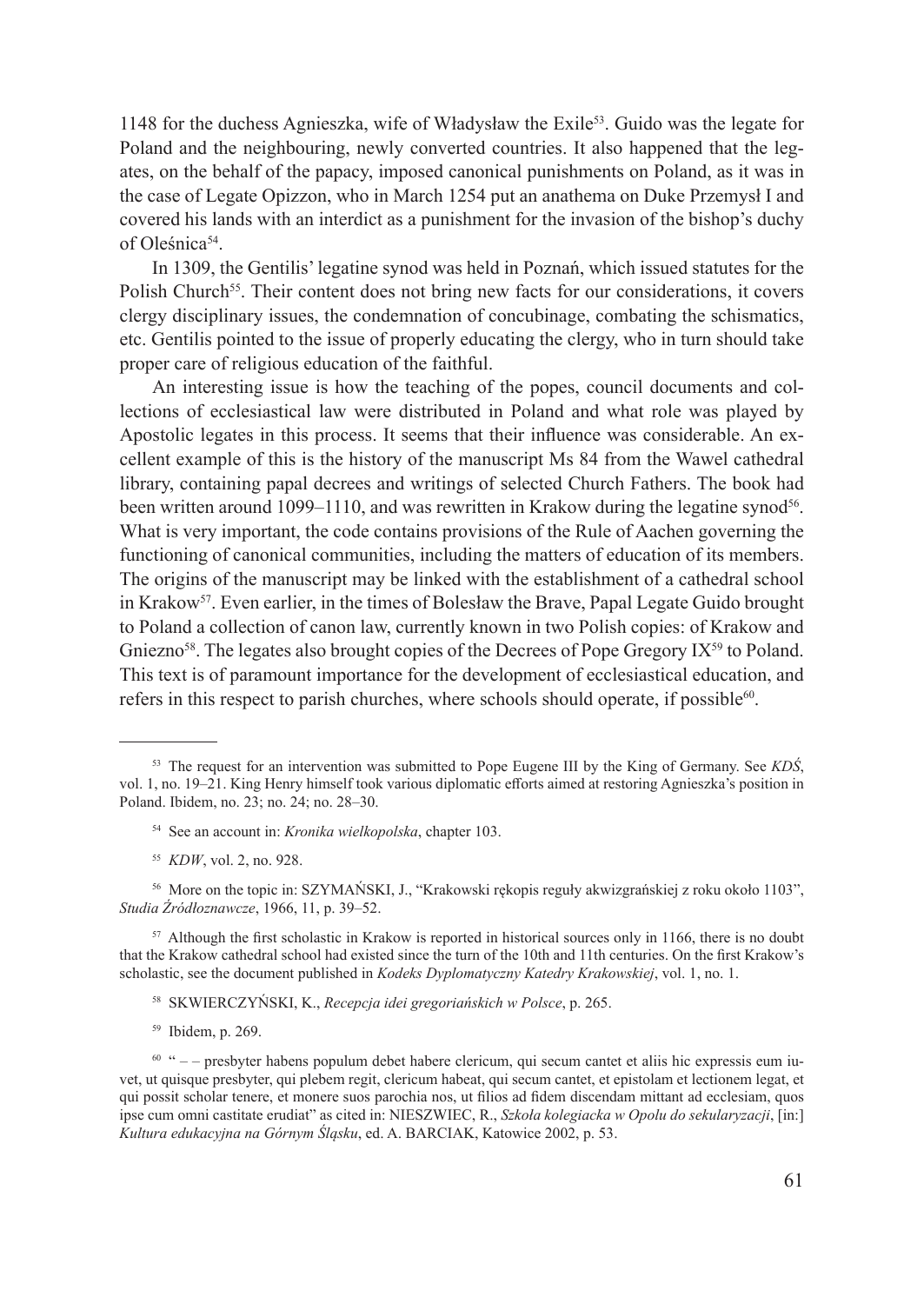Legates convoked legatine synods, where they promulgated canons. At legatine synods, members of the higher clergy foregathered, led by the Archbishop of Gniezno, and also heads of monasteries and representatives of the lower clergy. The legates approved the election of bishops, visited the dioceses, consecrated clergymen and temples, and in the exercise of extraordinary judicial powers they heard appeals against rulings of episcopal courts. A specific feature of the legatine synods was the passive participation of Polish participants. Papal representatives usually presided over the local synods, even if they were of lower rank than the dignitaries gathered there<sup>61</sup>. It is noteworthy that, unlike the Polish provincial or diocesan synods, the legislation of legatine synods quickly became forgotten, as legate Guido complained about in  $1267<sup>62</sup>$ . It is regrettable that the Legates did not succeed in enforcing the instructions of the Fourth Lateran Council that theologians be appointed at episcopal Cathedrals, to explicate the Holy Bible to priests and seminarians and to prepare them for pastoral work. The quite low level of teaching in Polish cathedral schools made it necessary to send clerics to study abroad, which, however, contributed to the improvement in the quality of spiritual education in Poland. The situation improved considerably after the the University of Krakow had been established. In line with the Council's requirements, the classes of theology and canonical law were organized only in Gniezno (and not until 1426) and in Poznań (in 1424), in the latter case limiting to theology classes. I needs to be stressed that the curriculum was similar to the university one, and these classes were to educate the diocesan clergy, including the parish clergy<sup>63</sup>.

The legatine synods held by Jacques of Liége (1248, 1264), Guido (1267), Philip of Fermo (1279) and Gentilis of Montefiore (1309) were of particular importance in terms of introducing the provisions of canon law to Poland in their educational aspect.

The apostolic legates were definitely a factor that accelerated the process of reception of particular church legislation in Poland, which is particularly true for the great reformist councils – the third and the fourth Lateran councils. In both cases, the activity of legations significantly increased, which was related to the performance of synods by representatives of the Holy See, during which they familiarized the Polish hierarchs with legal provisions enacted at general councils, and presented compilations of the canon law. This reception was not always straightforward, as many changes, especially in the field of discipline and celibacy of clergymen, faced understandable resistance of church circles<sup>64</sup>.

<sup>61</sup> SKWIERCZYŃSKI, K., *Recepcja idei gregoriańskich w Polsce*, p. 271–273.

<sup>62</sup> "Volumus autem sub poena excommunicationis praecipentes, ut dominus arciepiscopus Gneznensis et eius suffraganei has constitutiones nostras sigillo nostro habeant singillas", *Antiquissimae constitutions synodales provinciae Gneznensis, maxima ex parte nunc primum e condicibus manu scripti typis mandatae,* ed. R. HUBE, Petropoli 1856, c. 11.

<sup>63</sup> OŻÓG, K., *Wpływ środowiska uniwersyteckiego na kształtowanie i rozwój kultury religijnej w Polsce średniowiecznej,* [in:] *Animarum cultura. Studia nad kulturą religijną na ziemiach polskich w średniowieczu,*  vol. 1: *Struktury kościelno–publiczne*, ed. H. MANIKOWSKA, W. BROJER, Warsaw 2008, p. 430.

<sup>64</sup> See: VETULANI, A., *Z badań nad kulturą prawniczą w Polsce piastowskiej,* Wrocław 1976, p. 33 et seq.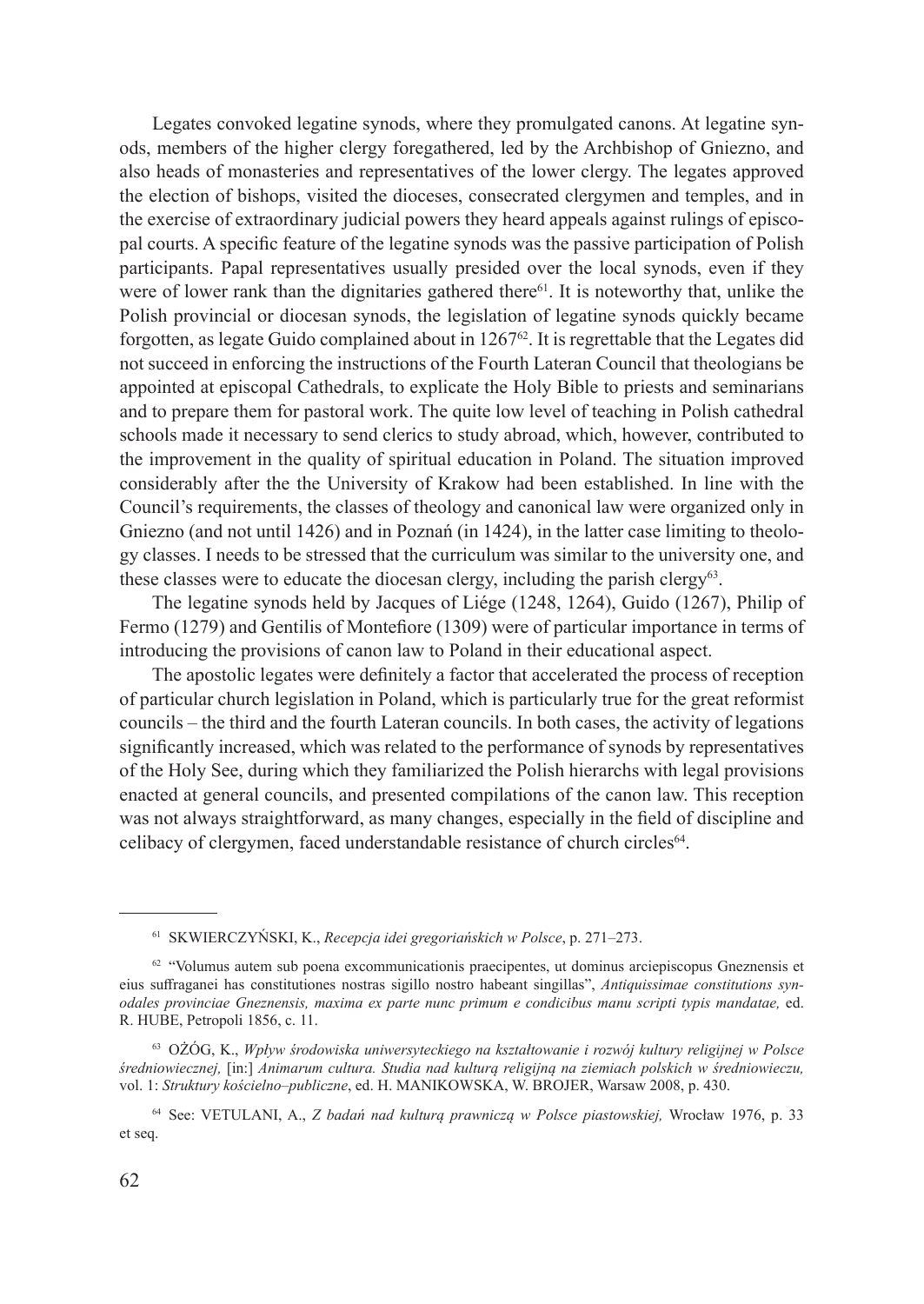On the other hand, while assessing the importance of the legislation of legatine synods for the development of schools and education, two aspects, external and internal, should be discussed. The first case refers to the adoption in Poland of legal and organisational arrangements developed in Western Europe with regard to the functioning of schools and religious education of the faithful. One should consider the significant disproportions in the size of parish districts, the number of churches which was much smaller than in the West, the number and level of clerical education, or the vastness of Polish dioceses, making it difficult for the bishops to exercise due pastoral care. In any case, the legate's legislation attempted to reduce these disparities. In this respect, the desires of the legates coincided with internal Polish educational needs, which in turn resulted from economic and social transformations in Poland, which raised generation of educational aspirations, especially among burghers who, despite reluctance of church circles to establish new schools, demanded that new institutions be founded. Moreover, the fact that the Polish society was better educated, including religiously, required a new approach to pastoral care in the late Middle Ages, taking into account the growing requirements of believers. Finally, it is worth noting that the legacy of legatine synods was reflected in the legislation of Polish provincial and diocesan synods, which influenced in a much more specific way the image of religious education and school system in medieval Poland. The effect of the work of Papal legates included the revival of synodal life, visits to churches and monasteries, and the introduction of a unified ecclesiastical discipline.

## **Bibliography**

### I. Sources

- *Antiquissimae constitutiones sinodales provinciae Gnesnensis. Maxima ex parte nunc primum e condicibus manu scriptis typis mandata*, ed. R. HUBE, Petropoli 1856.
- *Codex Diplomaticus Poloniae,* vol. 1, Warszawa 1847.
- *Das Register Gregors VII*, ed. E. CASPAR, [in:] *Monumenta Germaniae Historica. Epistola selectae,* Bd. 2, Berlin 1920–1923.
- DŁUGOSZ, J., *Annales seu Cronicae incliti Regni Poloniae*, lib. V–VI, ed. M. PLEZIA, Warszawa 1973.
- *Dokumenty soborów powszechnych*, vol. 2 *(869–1312)*, ed. A. BARON, H. PIETRAS SJ, Kraków 2002.
- GALL ANONIM, *Kronika czyli dzieje książąt i władców polskich,* ed. K. MALECZYŃSKI, [in:] *Monumenta Poloniae Historica. Series nova,* vol. 2, Kraków 1952.
- *Kodeks dyplomatyczny katedry krakowskiej św. Wacława,* ed. F. PIEKOSIŃSKI, vol. 1, Kraków 1874.
- *Kodeks dyplomatyczny Śląska*, vol. 1, Wrocław 1956.
- *Kodeks dyplomatyczny Wielkopolski,* vol. 1–2, Poznań 1877–1878.
- *Kronika Wielkopolska*, ed. B. KÜRBIS, [in:] *Monumenta Poloniae Historica. Series nova,* vol. 7, Warszawa 1970.
- *Kronikarze czescy. Kanonik Wyszehradzki, Mnich Sazawski,* translated and compiled by M. WOJ-CIECHOWSKA, Warszawa 1978.
- *Rocznik wielkopolski,* [in:] *Monumenta Poloniae Historica,* vol. 3, Lwów 1878.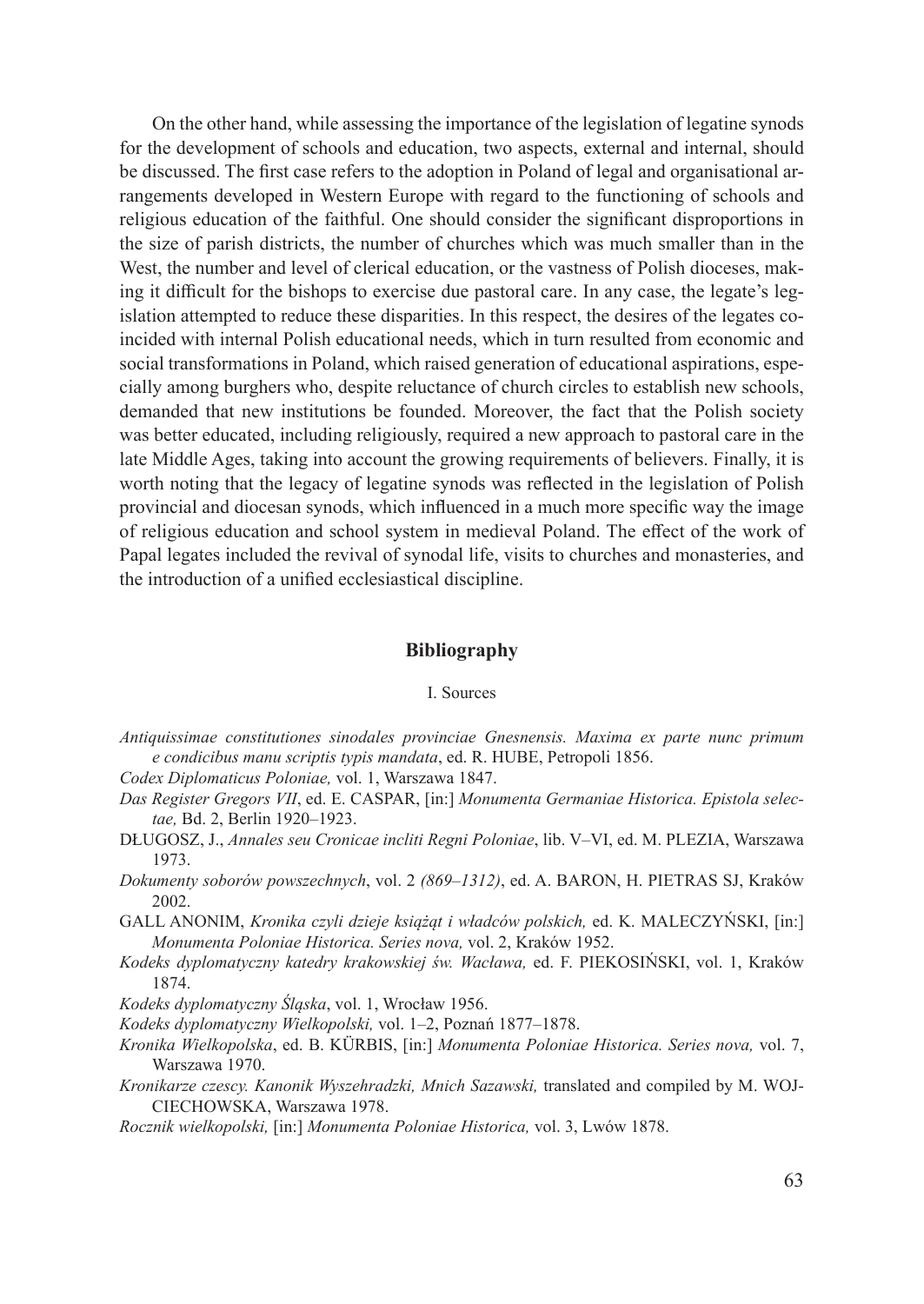*Schlesisches Urkundenbuch*, Bd. 2–4, ed. W. IRGANG, Wien–Köln 1978–1988.

SUBERA, I., *Synody prowincjonalne arcybiskupów gnieźnieńskich. Wybór tekstów ze zbioru Jana Wężyka z r. 1761*, Warszawa 1981.

#### II. Studies

- ABRAHAM, W., *Studia krytyczne do dziejów średniowiecznych synodów prowincjonalnych Kościoła polskiego,* Kraków 1917.
- BANASZAK, M., "Biskupstwo poznańskie (problemy badawcze średniowiecznych dziejów), *Nasza Przeszłość,* 1988, 69.
- BUCZEK., K., "Zagadnienie wiarygodności regestu Dagome iudex", *Studia Źródłoznawcze* 1965, 10.
- DERWICH, M., *Mogilno i Płock. Z dziejów budowy organizacji Kościoła polskiego,* [in:] *Civitas et Villa. Miasto i wieś w średniowiecznej Europie Środkowej,* Wrocław–Praha 2002.
- DOBOSZ, J., *Monarchia i możni wobec Kościoła w Polsce do początku XIII wieku,* Poznań 2002.
- GĘBAROWICZ, M., "Walo biskup Beauvais z Paryża i jego legacja w Polsce", *Sprawozdania Towarzystwa Naukowego we Lwowie*, 1923, 3, vol. 1.
- GÓRALSKI, W., "Statuty synodalne legata Jakuba z Leodium", *Prawo Kanoniczne,* 1984, 27, vol. 3–4.
- GROMNICKI, T., *Synody prowincjonalne oraz czynności niektórych funkcjonariuszy apostolskich w Polsce do r. 1357*, Kraków 1885.
- GRUDZIŃSKI, T., *Polityka papieża Grzegorza VII wobec państw Europy Środkowej i Wschodniej (1073–1080),* Toruń 1959.
- KŁOCZOWSKI, J., *Dzieje chrześcijaństwa polskiego,* Warszawa 2000.
- KUMOR, B., *Historia Kościoła w Polsce*, vol. 1: *do roku 1764,* part 1: *do roku 1506*, ed. B. KUMOR, Z. OBERTYŃSKI, Poznań–Warszawa 1974.
- KUMOR, B., *Historia Kościoła,* part 3: *Złoty okres średniowiecza chrześcijańskiego*, Lublin 2005.
- KUMOR, B., *Historia Kościoła,* vol. 2: *Wczesne średniowiecze chrześcijańskie*, Lublin 1973.
- LABUDA, G., "Początki diecezjalnej organizacji kościelnej na Pomorzu i na Kujawach w XI i XII wieku", *Zapiski Historyczne* 1968, 33, vol. 3.
- LABUDA, G., *Jakimi drogami przyszło do Polski chrześcijaństwo?*, [in:] Idem, *Szkice historyczne X–XI wieku. Z dziejów organizacji Kościoła w Polsce we wczesnym średniowieczu,* Poznań 2004.
- MALECZEK, W., *Laterankonzil IV,* [in:] *Lexicon des Mittelalters*, Bd. 5, München–Zürich 1991.
- NIESZWIEC, R., *Szkoła kolegiacka w Opolu do sekularyzacji,* [in:] *Kultura edukacyjna na Górnym Śląsku*, ed. A. BARCIAK, Katowice 2002.
- OŻÓG, K., *Wpływ środowiska uniwersyteckiego na kształtowanie i rozwój kultury religijnej w Polsce średniowiecznej,* [in:] *Animarum cultura. Studia nad kulturą religijną na ziemiach polskich w średniowieczu,* vol. 1: *Struktury kościelno-publiczne,* ed. H. MANIKOWSKA, W. BROJER, Warszawa 2008.
- PARAVICINI BAGLIANI, A., *Kościół rzymski w latach 1054–1124: reforma i umocnienie papiestwa,* [in:] *Historia chrześcijaństwa. Religia, kultura, polityka,* ed. J.M. MAYER et al., vol. 5: *Ekspansja Kościoła rzymskiego 1054–1274,* ed. A. VAUCHEZ, Warszawa 2001.
- PARISSE, M., KŁOCZOWSKI, J., *Władcy chrześcijańscy a Kościół. Spór o inwestyturę i jego skutki,* [in:] *Historia chrześcijaństwa. Religia, kultura, polityka,* ed. J.M. MAYER et al., vol. 5: *Ekspansja Kościoła rzymskiego 1054–1274,* ed. A. VAUCHEZ, Warszawa 2001.
- RATAJCZAK, K., "Ustawodawstwo szkolne soborów od XII do pierwszej połowy XIV w. i początki jego recepcji w średniowiecznej Polsce – zarys problemu", *Biuletyn Historii Wychowania,*  2007, 23.